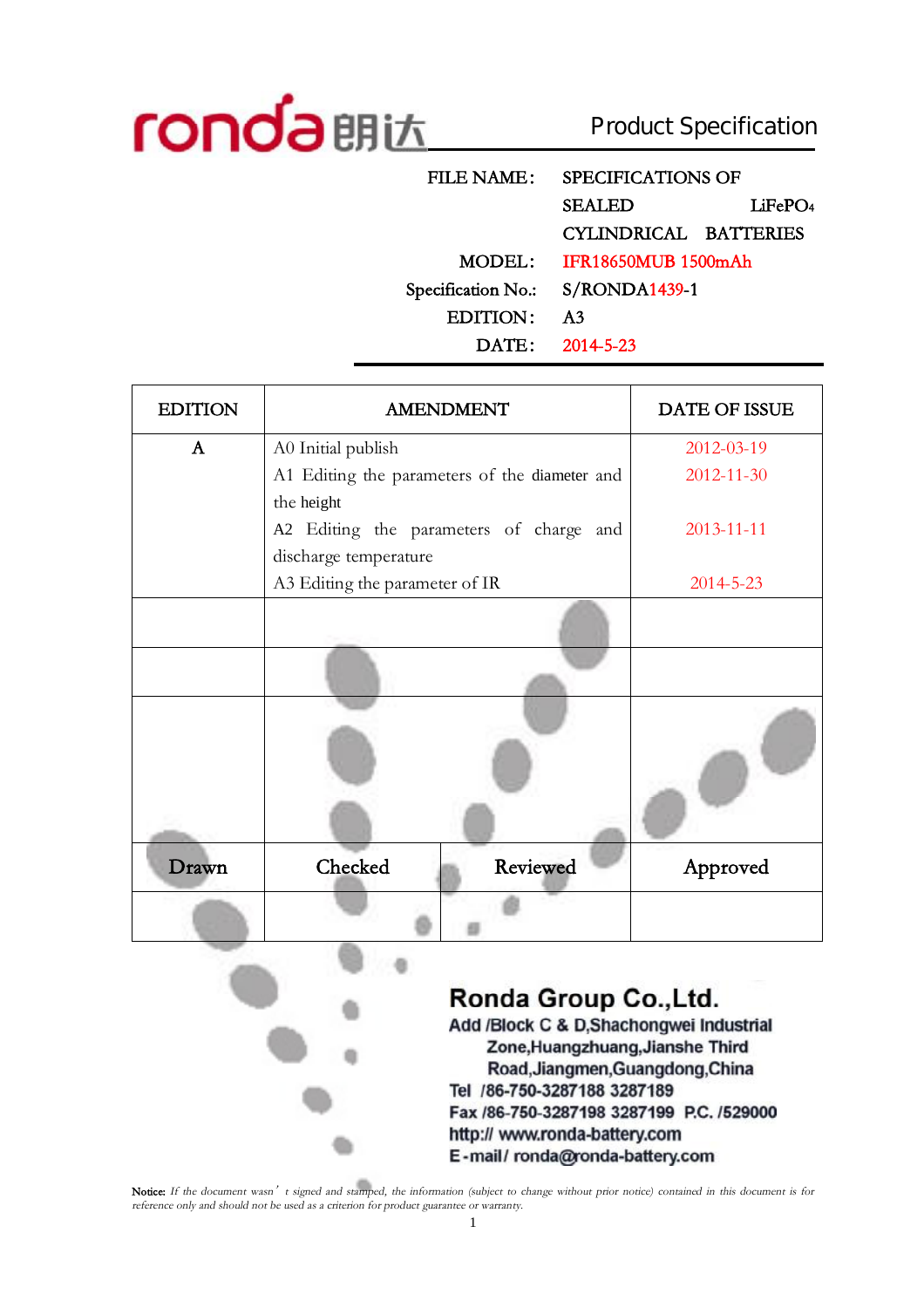# Product Specification

# **IFR18650MUB 1500mAh**

#### **1. SCOPE**

The specification governs the performance of the following **RONDA** LiFePO4 Cylindrical cell and its battery pack. (Refer to the attached figure 1 )

Rated capacity: 1500mAh

Designation: IFR18650 (*D*:  $18.0^0_{+0.2}$ mm

 $_{\pm 0.2}$ mm *H*: 65.0<sup>0</sup><sub>±0.5</sub>mm)





#### **Figure 1- Jacketed LiFePO4 cylindrical cells**

#### **2. DATA OF BATTERY PACK**

The data of battery pack, including voltage and weight, is almost equivalent to the multiple numbers of the relevant single cells.

Example: Battery pack consisting three single cells

Nominal voltage of single cell = 3.2V Nominal voltage of battery pack =  $3.2V \times 3 = 9.6V$ 

#### **3. RATINGS**

#### **Table 1 - Ratings of the cells**

| Description                     | Unit            | Specification                           | Remark                                                                                                                                                                                    |
|---------------------------------|-----------------|-----------------------------------------|-------------------------------------------------------------------------------------------------------------------------------------------------------------------------------------------|
| Nominal Voltage                 | V               | 3.2                                     | Single cell                                                                                                                                                                               |
| Max. Charge Voltage             | V               | 3.7                                     | Single cell                                                                                                                                                                               |
| Discharge cut-off Voltage       | V               | 2.0                                     | Single cell                                                                                                                                                                               |
| Max. constant charge current    | mA              | 1500(1.0ItA)                            |                                                                                                                                                                                           |
| Max. constant discharge current | mA              | 3000(2.0ItA)                            |                                                                                                                                                                                           |
| Rated Capacity                  | mAh             | 1500                                    | Charge with 0.2ItA to 3.7V, then charge with<br>constant voltage till the charge current is less<br>than 0.01ItA, and rest for 60 min, discharge<br>with constant current 0.2ItA to 2.0V. |
| Operation Temp.                 | $\rm ^{\circ}C$ | Charge: $0 \sim 70$<br>Discharge:-20~70 |                                                                                                                                                                                           |
| Storage Temp.                   | $\rm ^{\circ}C$ | $-10 - 45$<br>within 1 month            |                                                                                                                                                                                           |
| Weight                          | g               | About 40                                | For reference only                                                                                                                                                                        |
| Storage Voltage                 | V               | $3.20 - 3.40$                           |                                                                                                                                                                                           |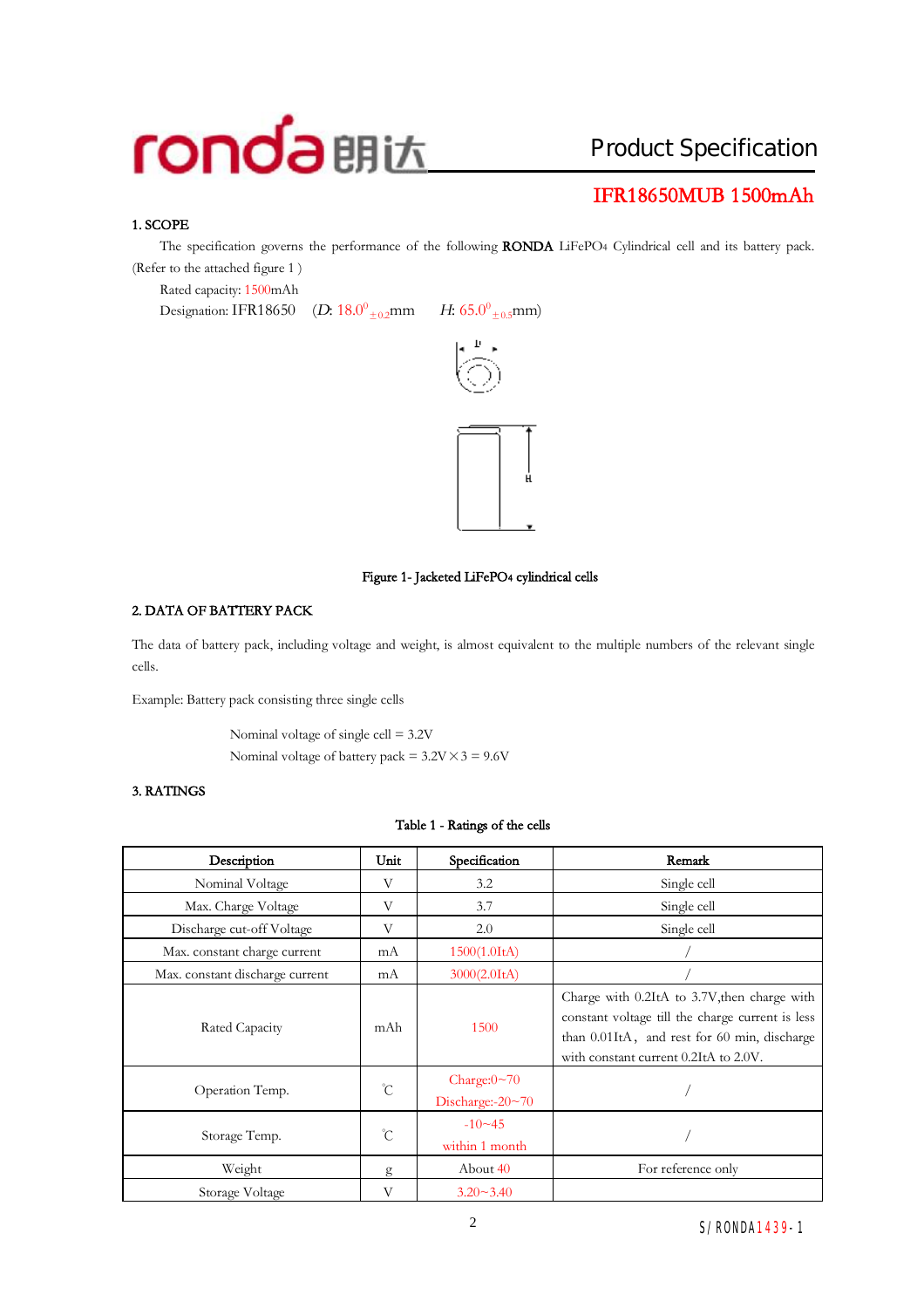

## **IFR18650MUB 1500mAh**

#### **4. PERFORMANCE AND TEST METHOD**

Standard charge method: Charge with constant current 0.2ItA to 3.7V/cell,and then charge with

constant voltage 3.7V,when the charge current is less than 0.01ItA,stop charging.

#### **Standard testing condition:**

Temp.:  $20 \pm 5^{\circ}$ C

Relative Humidity:  $65 \pm 20\% RH$  (Unless otherwise stated)

|                       | Test Item                      | Unit         | Specification       | <b>Test Conditions</b>                                                                                                                                                                                                                                                                              | <b>Remarks</b>                 |
|-----------------------|--------------------------------|--------------|---------------------|-----------------------------------------------------------------------------------------------------------------------------------------------------------------------------------------------------------------------------------------------------------------------------------------------------|--------------------------------|
|                       | 20°C <sup>a</sup>              | $\mathsf{h}$ | $\geqslant 5$       | After Standard Charge, stored for 1-2<br>hrs, then Discharge with 0.2ItA to 2.0V                                                                                                                                                                                                                    | Can be recycled for<br>5 times |
| Discharge performance | $-10^{\circ}$ C                | $\mathsf{h}$ | $\geqslant$ 3       | After Standard Charge, stored for 2h in<br>-10 $\pm$ 2°C, then discharged with 0.2ItA<br>to 2.0V.                                                                                                                                                                                                   |                                |
|                       | $55^{\circ}$ C                 | $\mathsf{h}$ | $\geqslant$ 4.5     | After Standard Charge, stored for 2h in<br>$55 \pm 2^{\circ}$ C, then discharged by 0.2ItA to<br>2.0V.                                                                                                                                                                                              |                                |
|                       | Charge (capacity)<br>retention | h/min        | $\geqslant$ 4h15min | After Standard Charge, stored on open<br>circuit for a period of 28 days in<br>$20 \pm 5^{\circ}$ C, then discharged with 0.2ItA<br>to 2.0V.                                                                                                                                                        |                                |
|                       | Endurance in cycles            | cycle        | $\geqslant 1000$    | Discharge with 0.2ItA to 2.0V, charge<br>with 0.2ItA to 3.7V, then charge with<br>3.7V till the charge current less than<br>0.01ItA, stored for 10min, and move to<br>next cycle, cycles should be repeated<br>until the discharge capacity is less than<br>80% of normal capacity for three times. | $20 \pm 2^{\circ}$ C           |
|                       | Internal resistance            | $m\Omega$    | $\leqslant$ 50      | 50% Charged ,to measure in AC<br>1000Hz $(20 \pm 2)$ °C                                                                                                                                                                                                                                             |                                |

#### **Table 2 – Performance and test methods <sup>b</sup>**

4.2 Safety performance

| Test Item           | Specification            | Test condition                                                                                                                                                                 |
|---------------------|--------------------------|--------------------------------------------------------------------------------------------------------------------------------------------------------------------------------|
| Overcharge test     | No fire,<br>No explosion | Discharge with 0.2ItA to 2.0V, charge with 3ItA to 5.0V, when<br>the constant voltage get to 5.0V the current is close to 0, last<br>for 30min.                                |
| Over-discharge test | No fire,<br>No explosion | After Standard charge, then discharge with 0.2ItA to 2.0V/cell,<br>and then keeps on discharging for 24h loaded with 30 $\Omega$ .                                             |
| Heat Impact test    | No fire,<br>No explosion | Standard charge first, then put the battery in the hot chamber,<br>the temp. of chamber increased by $5\pm2\degree$ C every min. till<br>$130 \pm 2^{\circ}$ C keep for 10min. |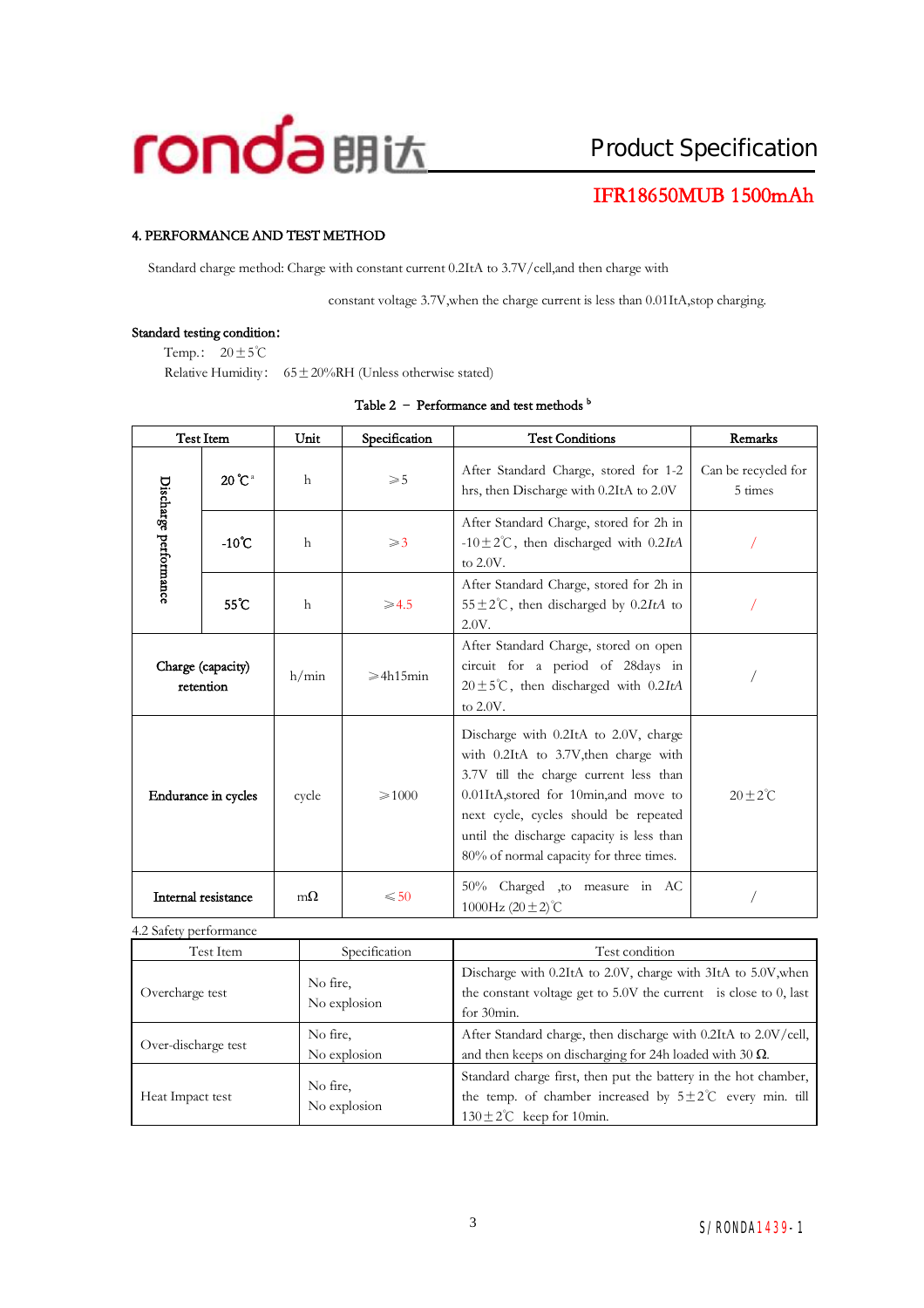

## **IFR18650MUB 1500mAh**

#### 4.3. Reliability Performance

| Test Item                         | Specification                                                                           | Test condition                                                                                                                              |
|-----------------------------------|-----------------------------------------------------------------------------------------|---------------------------------------------------------------------------------------------------------------------------------------------|
| High Temp. test                   | Electric performance and<br>appearance are free from<br>affected                        | Put the full charged battery in 70℃ for 2 hours                                                                                             |
| Low temp. test                    | Electric<br>and<br>performance<br>are free from<br>appearance<br>affected               | Put the full charged battery in $-10^{\circ}$ C for 2 hours, then<br>stored in room temp. for 3 hours                                       |
| High Temp & High<br>Humidity test | Electric performance and<br>appearance are free from<br>affected.<br>including package. | Put the full charged battery in the chamber of $40\pm2\degree$ C<br>90-95%RH for 48 hours, then stored in $20 \pm 5^{\circ}$ for 2<br>hours |

#### **5. CONFIGURATION, DIMENSIONS AND MARKINGS**

Please refer to the attached drawing.

#### **6. EXTERNAL APPEARANCE**

The cell/battery shall be free from cracks, scars, breakage, rust, discoloration, leakage nor deformation.

#### **6. Protection function requirement**

The cell/battery shall be free from cracks, scars, breakage, rust, discoloration, leakage nor deformation.

#### **7. Protect requirement of battery**

When Li-ion rechargeable battery is working under voltage/current which is higher than the specification stipulated, the electrolyte may be decomposed, which will affect the safety performance of the battery; the battery performance will be worsen if its voltage lower than 1.0V. In order to avoid overcharging, over-discharging or over-current, please use right charger to charge the battery.

|                      | . .                            |                              |         |
|----------------------|--------------------------------|------------------------------|---------|
| Object               | Item                           | Requirement                  | Remarks |
| Charger              | Charge cut-off Voltage         | $(3.700 - 4.200) \pm 0.049V$ |         |
|                      | Overcharge protect Voltage     | $(3.700 - 4.200) \pm 0.025V$ |         |
|                      | Overcharge recover Voltage     | $(3.700 - 4.200) \pm 0.050V$ |         |
| Protect Circuit      | Discharge cut-off Voltage      | $2.0 + 0.10V$                |         |
| (For reference only) | Over-discharge protect Voltage | $2.0 \pm 0.08V$              |         |
|                      | Over-discharge recover Voltage | $2.0 \pm 0.10V$              |         |
|                      | Over current protect Value     | $2.0 \pm 0.2$ A              |         |

To make sure safety, the charger and protect circuit should comply with following requirement:

Note: The above parameter is for reference only, customers could decide to adopt or change according to the practical situation.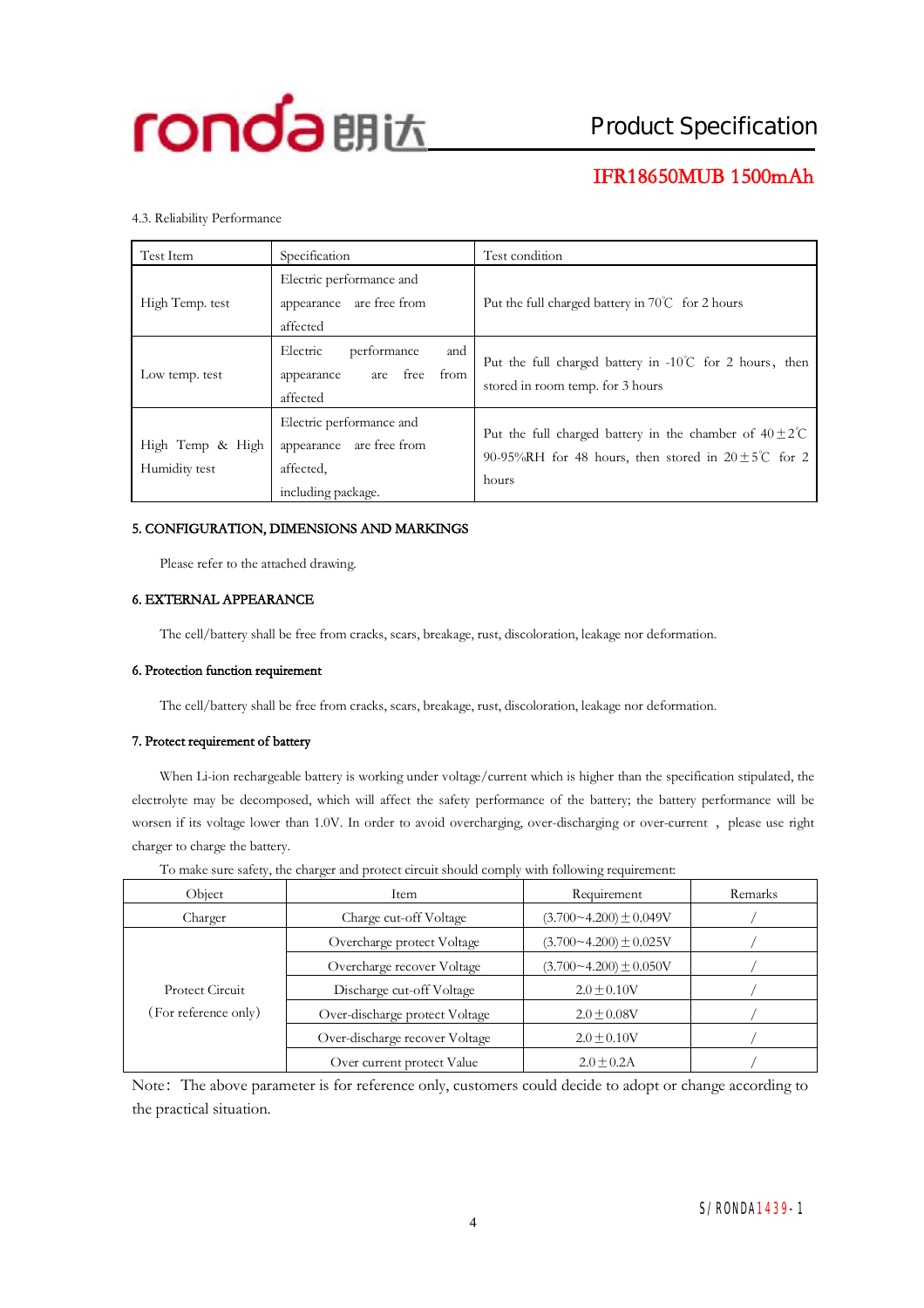### **IFR18650MUB 1500mAh**

#### **8. Period of warranty**

12 months from manufacture date

#### **9. Disclaimer clause**

Fire or explosion will happen in case misuse of battery. So please comply with Ronda specification and caution in the document. Ronda will take no responsibility for any accident when the cell is used under other conditions than those described in this Document.

#### **10. Caution in use**

- 1) Do not immerse the cell in water, it should be kept in dry;
- 2) Do not use/expose the cell to extreme heat or flame;
- 3)Use the special Li-ion charger to charge the cell;
- 4) Do not reverse the polarity of the cell for any reason;
- 5) Do not connect cell to the plug socket or car-cigarette-plug;
- 6) Do not throw the cell into heater or fire;
- 7) Do not connect the cell with metal directly;
- 8) Do not handle or store with metallic like necklaces, coins or hairpins, etc.
- 9) Do not strike the cell by hammer or tread it.
- 10) Do not make the direct soldering onto a cell or drive a nail into the cell;
- 11)Do not use or leave the cell in high temp. (Under the blazing sun or in heated car by sunshine),to avoid fire, disabled or life shorter of the cell;
	- 12) Do not use the cell under strong static or magnetic field, to avoid destroying of the protect device;
	- 13)If the electrolyte came into the eyes, do not rub, you should wash with water and contact a doctor at once;
- 14)If find any peculiar smell, heat, color change, distortion of the cell or there is any abnormity in using, storing or charging process, you should take it from the device or charger and stop its use;
	- 15)To avoid bad contact or function disabled, please use a dry cloth to clean the battery if it is dirty;
	- 16)Wasted cells should be packed with a insulated paper, to avoid fire or explosion.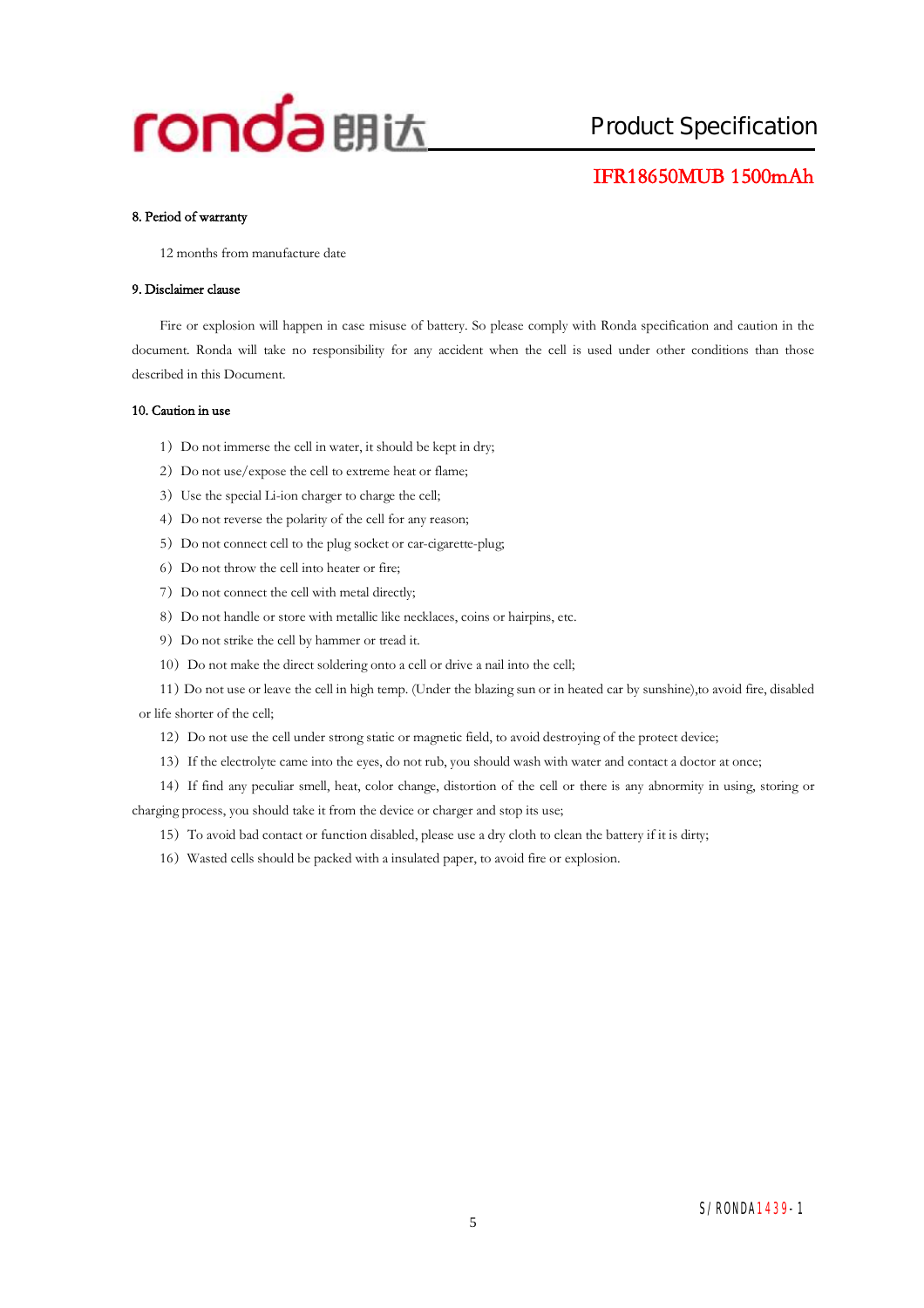# Product Specification

# **IFR18650MUB 1500mAh**





Notice: If the document wasn' t signed and stamped, the information (subject to change without prior notice) contained in this document is for *reference only and should not be used as <sup>a</sup> criterion for product guarantee or warranty.*

#### S/RONDA1439-2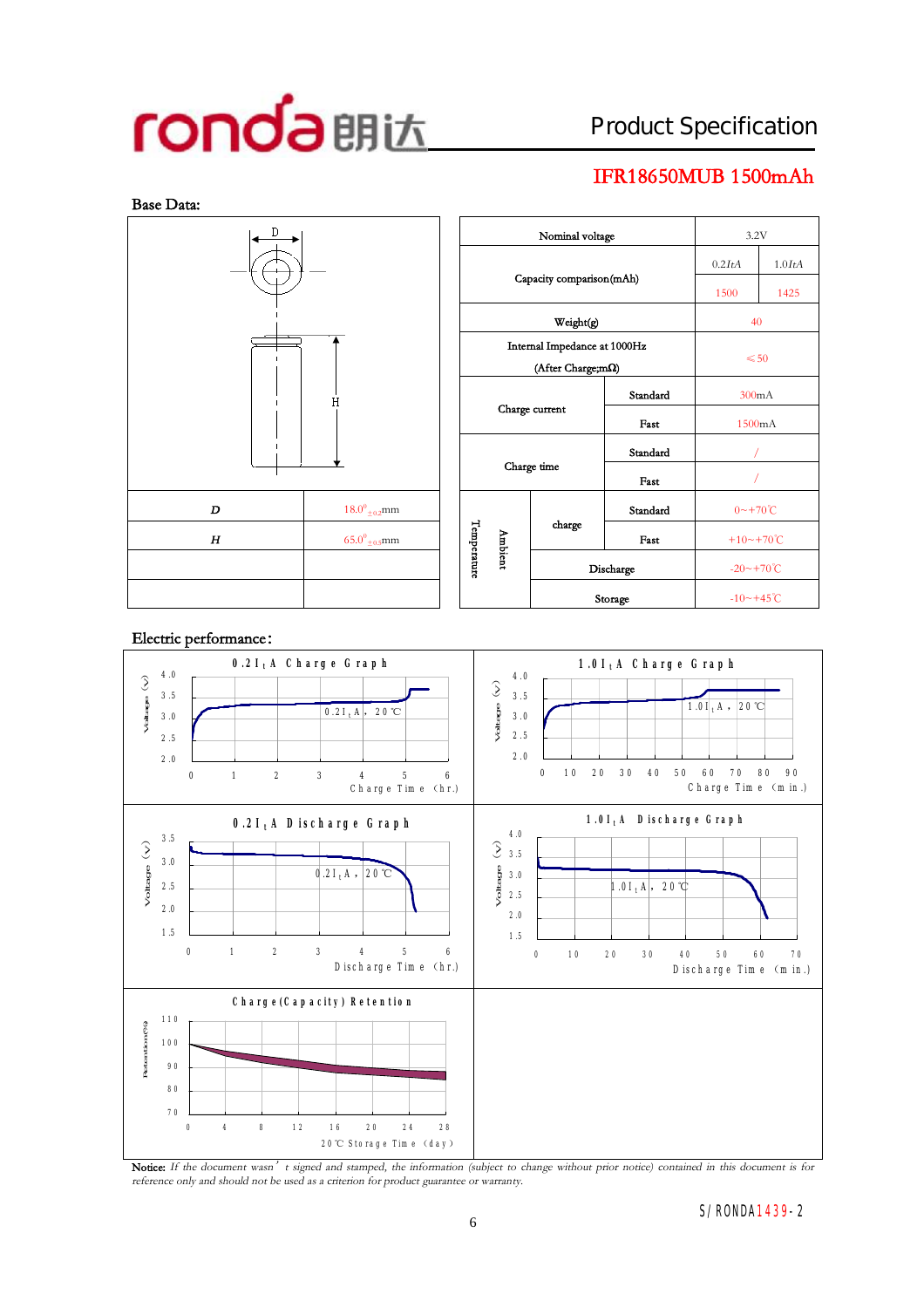# **产品规格书**

|   | 文件名称: | 圆柱型磷酸铁锂电池规格书               |
|---|-------|----------------------------|
| 型 | 号:    | <b>IFR18650MUB 1500mAh</b> |
| 编 | 号:    | S/RONDA1439-1              |
| 版 | 次:    | A3                         |
| Ħ | 期:    | 2014年5月23日                 |
|   |       |                            |

| 版次             | 修改内容                                                                                                                                                                                       | 生效日期             |
|----------------|--------------------------------------------------------------------------------------------------------------------------------------------------------------------------------------------|------------------|
| $\overline{A}$ | A0 初版发行                                                                                                                                                                                    | 2012-03-19       |
|                | A1 修订电池外径参数和高度                                                                                                                                                                             | $2012 - 11 - 30$ |
|                | A2 修订充电和放电温度                                                                                                                                                                               | $2013 - 11 - 11$ |
|                | A3 修订电池内阻参数                                                                                                                                                                                | $2014 - 5 - 23$  |
|                |                                                                                                                                                                                            |                  |
|                |                                                                                                                                                                                            |                  |
|                |                                                                                                                                                                                            |                  |
| 草拟             | 复核<br>核<br>审                                                                                                                                                                               | 批 准              |
|                |                                                                                                                                                                                            |                  |
|                | 江门市朗达集团有限公司<br>地址 / 广东省江门市建设三路篁庄沙冲围工业区C、D栋<br>电话 / 86-750-3287188 3287189<br>传真 / 86-750-3287198 3287199<br>邮编 / 529000<br>http:// www.ronda-battery.com<br>E-mail/ronda@ronda-battery.com |                  |

*如果文件没有签名并盖章,本文件中包含的信息仅供参考,不应被用来作为产品提供保证或担保的基准。(如 有变更,恕不另行通知)*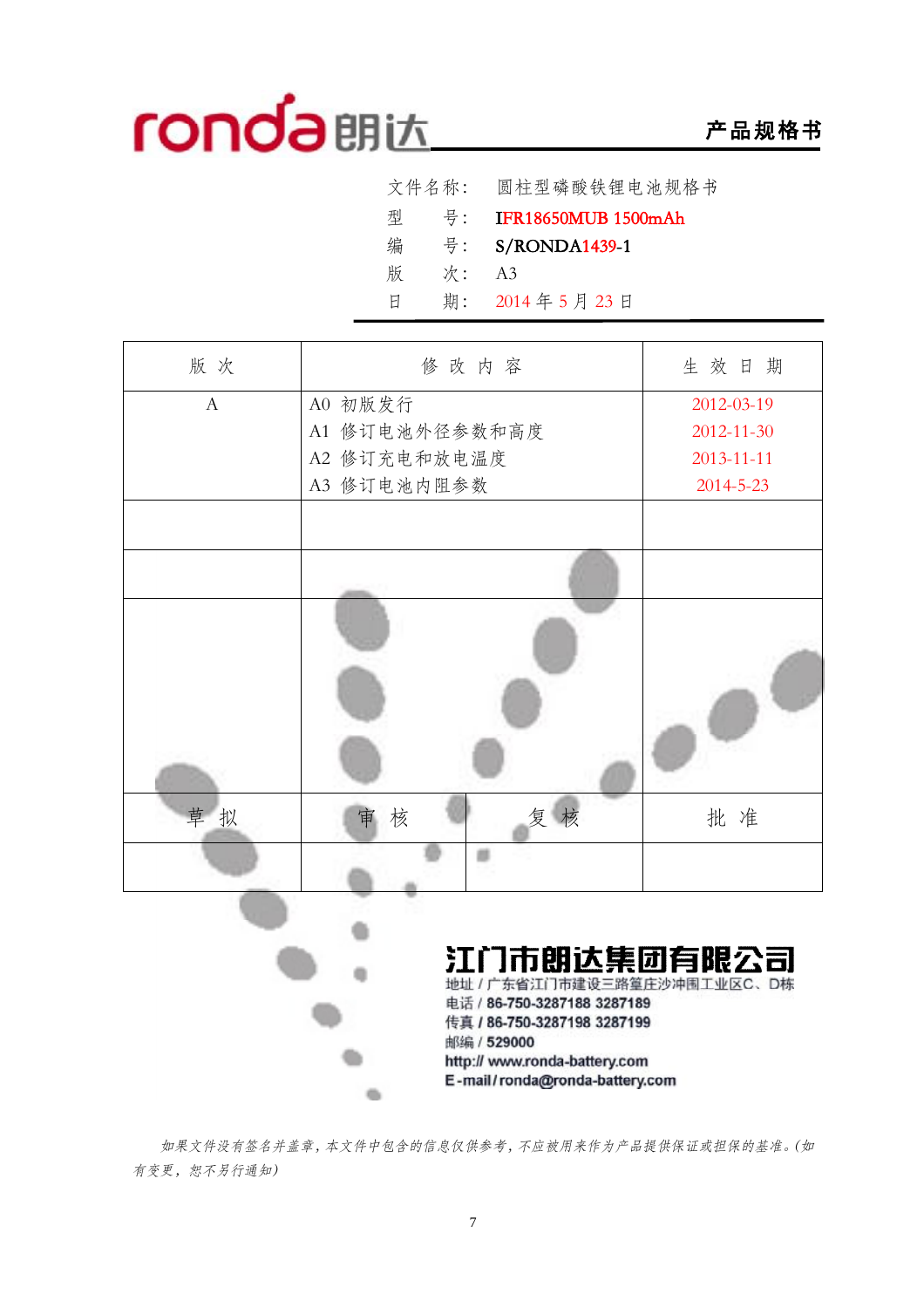

## **产品规格书**

**IFR18650MUB 1500mAh**

1. 范围

本规格书适用于下述的**朗达**牌圆柱型磷酸铁锂电池单体及电池组的全部性能指标.

额定容量: 1500mAh

电池型号: IFR18650 (D: 18.0<sup>0</sup><sub>±0.2</sub>mm *H*: 65.0<sup>0</sup><sub>±0.5</sub>mm)



图 1 带防护外套的圆柱型锂离子可充单体电池

2. 组合电池的指标

组合电池的电压、重量等数据,近似等于单体电池数与对应值之乘积。 例如:组合电池包括三个单体电池 单体电池的额定电压=3.2V 则电池组的额定电压=3.2V×3=9.6V

3. 基本性能

表 1 电池的额定性能

| 项目       | 单位              | 指标                           | 备注                                                                        |
|----------|-----------------|------------------------------|---------------------------------------------------------------------------|
| 标称电压     | V               | 3.2                          | 单体                                                                        |
| 最大充电电压   | V               | 3.7                          | 单体                                                                        |
| 最小放电终止电压 | V               | 2.0                          | 单体                                                                        |
| 最大持续充电电流 | mA              | 1500 mA (1.0ItA)             |                                                                           |
| 最大持续放电电流 | mA              | $3000 \text{ mA}$ $(2.01tA)$ |                                                                           |
| 额定容量     | mAh             | 1500                         | 0.2ItA 充电至 3.7V, 再恒压充电至<br>充电电流小于 0.01ItA,搁置 60min,<br>0.2ItA 恒流放电到 2.0V。 |
| 工作温度范围   | $\rm^{\circ}C$  | 充电: 0~70<br>放电: -20~70       |                                                                           |
| 储存温度     | $\rm ^{\circ}C$ | 一个月内-10~45                   |                                                                           |
| 重量       | g               | 约 40                         | 参考值                                                                       |
| 储存电压     | V               | $3.20 - 3.40$                |                                                                           |

S/RONDA1439-1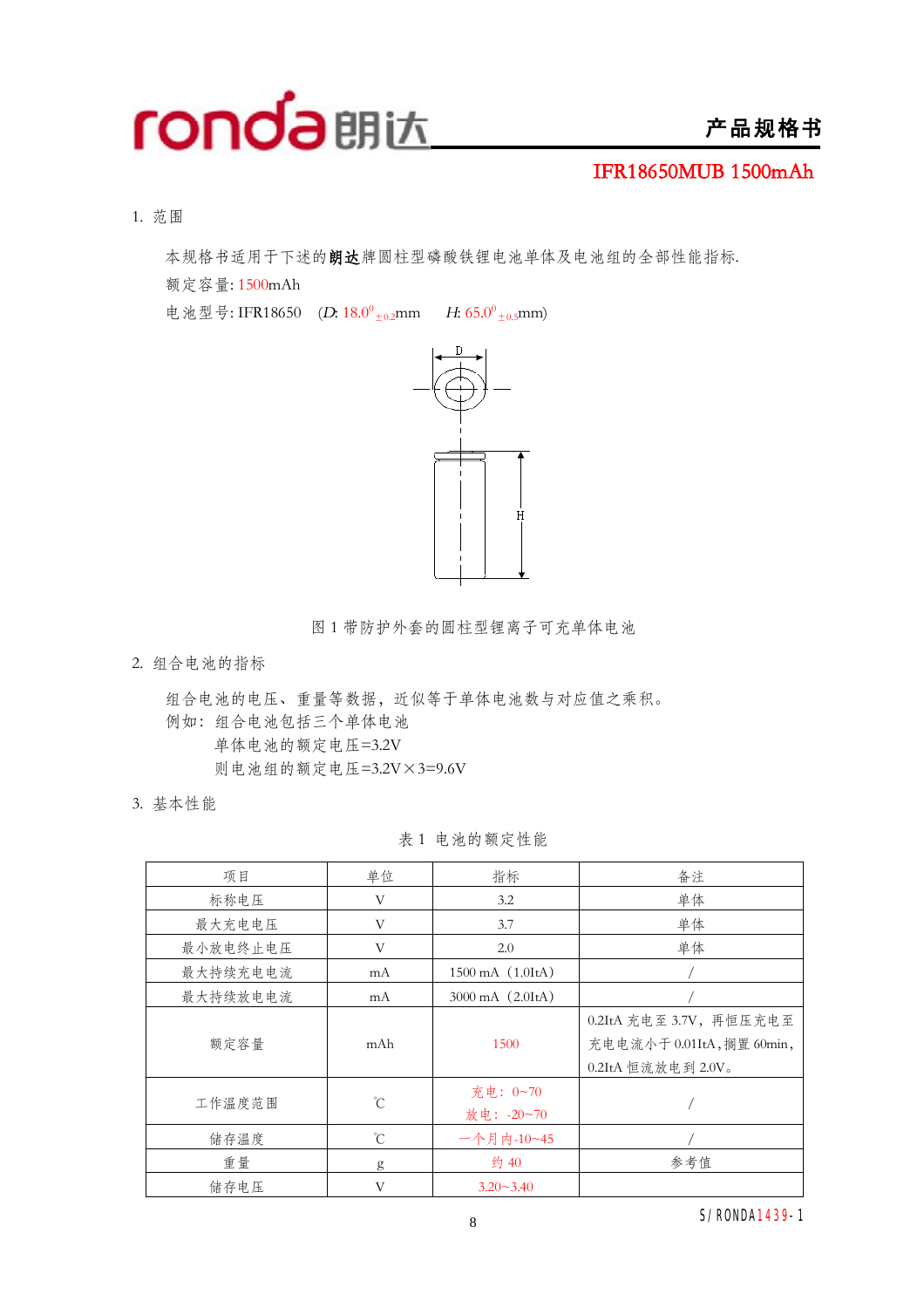

### **IFR18650MUB 1500mAh**

4. 电池性能与测试方法

完全充电条件: 恒流 0.2ItA 充电至 3.7V, 再恒压 3.7V 充电至充电电流小于 0.01ItA 标准测试环境:

温度:20±5℃

相对湿度:65±20%(除非另外要求)

4.1 电性能

|         | 测试项目              | 单位           | 标准                  | 测试方法                                                                                                                                                                                            | 备注         |
|---------|-------------------|--------------|---------------------|-------------------------------------------------------------------------------------------------------------------------------------------------------------------------------------------------|------------|
| 放       | $20^{\circ}C^{1}$ | $\mathsf{h}$ | $\geqslant 5$       | 在环境温度为 (25±2) ℃条件下完全充电后搁置<br>1-2 小时, 以 0.2ItA 放电至 2.0V。                                                                                                                                         | 可循环<br>五 次 |
| 申.<br>性 | $-10^{\circ}$ C   | h            | $\geqslant$ 3       | 完全充电后将电池置于 (-10±2) ℃条件下恒温<br>2h 后, 以 0.2ItA 电流恒流放电至 2.0V。                                                                                                                                       |            |
| 能       | $55^{\circ}$ C    | h            | $\geqslant$ 4.5     | 完全充电后将电池置于 (55±2)℃条件下恒温 2h<br>后, 以 0.2ItA 电流恒流放电至 2.0V。                                                                                                                                         |            |
|         | 荷电保持率             | h/min        | $\geqslant$ 4h15min | 完全充电后, 开路搁置 28 天(20±5℃),随后以<br>$0.2$ ItA 电流恒流放电至 2.0V。                                                                                                                                          |            |
|         | 循环寿命              | Cycle        | $\geqslant$ 1000    | 以 0.2ItA 电流恒流放电至 2.0V, 再以 0.2ItA<br>电流恒流充电至 3.7V, 然后恒压 3.7V 充至<br>电流小于 0.01ItA, 搁置 10min, 以 0.2ItA<br>电流恒流放电至 2.0V, 放电结束后, 搁置<br>10min, 再进行下一充放电循环, 直至连续<br>三次放电容量小于 80%的额定容量<br>$(C_5mAh)$ 为止。 |            |
|         | 内 阻               | $m\Omega$    | $\leq 50$           | 环境温度(20±2)℃, 电池带电 50%状态时 1KHZ<br>交流电测得的内部阻抗。                                                                                                                                                    |            |

4.2 安全性能

| 测试项目  | 标准       | 测试方法                                                                              | 备注 |
|-------|----------|-----------------------------------------------------------------------------------|----|
| 过充测试  | 不爆炸, 不起火 | 电池以 0.2ItA 电流恒流放电至 2.0V, 再以<br>3ItA 电流和限制电压 5.0V 的充电制度充<br>电,至5.0V恒压电流接近0,持续30分钟。 |    |
| 过放测试  | 不爆炸、不起火  | 完全充电后, 在(20±5)℃环境温度条件下,以<br>0.2ItA 电流恒流放电至 2.0V 后, 外接 30Ω<br>负载电阻放电 24h。          |    |
| 热冲击试验 | 不爆炸、不起火  | 将充满电的电池放在重力对流或循环空气的烘箱<br>中进行加热, 烘箱温度以每分钟 (5±2) ℃的速<br>度上升到 (130±2) ℃保持10分钟。       |    |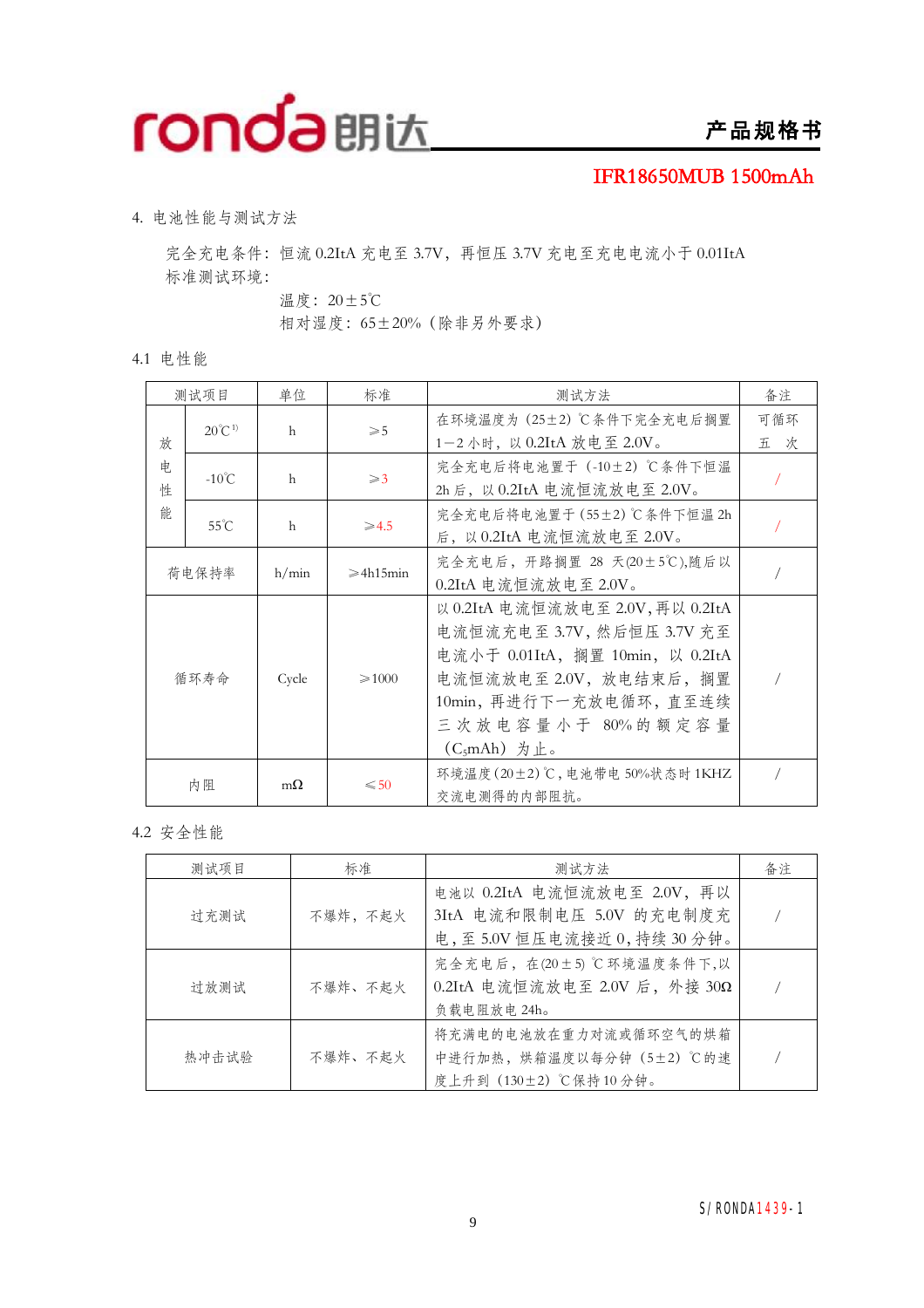# **产品规格书**

### **IFR18650MUB 1500mAh**

4.3 可靠性能

| 测试项目   | 标准                   | 测试方法                                                                                      | 备注 |
|--------|----------------------|-------------------------------------------------------------------------------------------|----|
| 高温试验   | 电性能、外观不受影响           | 将充满电的电池置于70℃环境中2小时。                                                                       |    |
| 低温试验   | 电性能、外观不受影响           | 将充满电的电池置于-10℃环境中2小时后再<br>室温中搁置3小时。                                                        |    |
| 高温高湿试验 | 电性能、外观不受影响,<br>包括包装。 | 将充满电的电池放放入 (40±2) ℃、相对湿<br>度为 90-95%的恒温恒湿箱中搁置 48 小时,<br>取出电池在环境温度为 (20±5) ℃的条件下<br>搁置2小时。 |    |

5. 电池尺寸和标志

参见附图

6. 电池外观

电池表面无划伤、脏点、变形、漏液、鼓气等缺陷。

7. 电池保护功能要求

当锂离子蓄电池在高于允许电压或电流情况下工作,电解液可能会分解,这样会影响到电池 的安全性能;而电池的电压低于 1.0V 时,电池性能会恶化。因此,电池在使用过程中,应使用专 用的充电器对电池进行充电,以防止电池出现过充、过放和过流现象。

| 单元    | 项目     | 要求                            | 备注 |
|-------|--------|-------------------------------|----|
| 充电器   | 充电终止电压 | $(3.700 - 4.200) \pm 0.049$ V |    |
|       | 过充保护电压 | $(3.700 - 4.200) \pm 0.025$ V |    |
|       | 过充恢复电压 | $(3.700 - 4.200) \pm 0.050$ V |    |
| 保护电路  | 放电终止电压 | $2.0 + 0.10$ V                |    |
| (供参考) | 过放保护电压 | $2.0 + 0.08$ V                |    |
|       | 过放恢复电压 | $2.0 + 0.10$ V                |    |
|       | 过流保护值  | $2.0 + 0.2$ A                 |    |

为确保安全,充电器和保护电路应符合以下要求:

注:上表中的参数仅参考,客户可根据实际情况选择是否采用或变更。

8.电池保质期限

从出厂日期(喷码)开始 12 个月。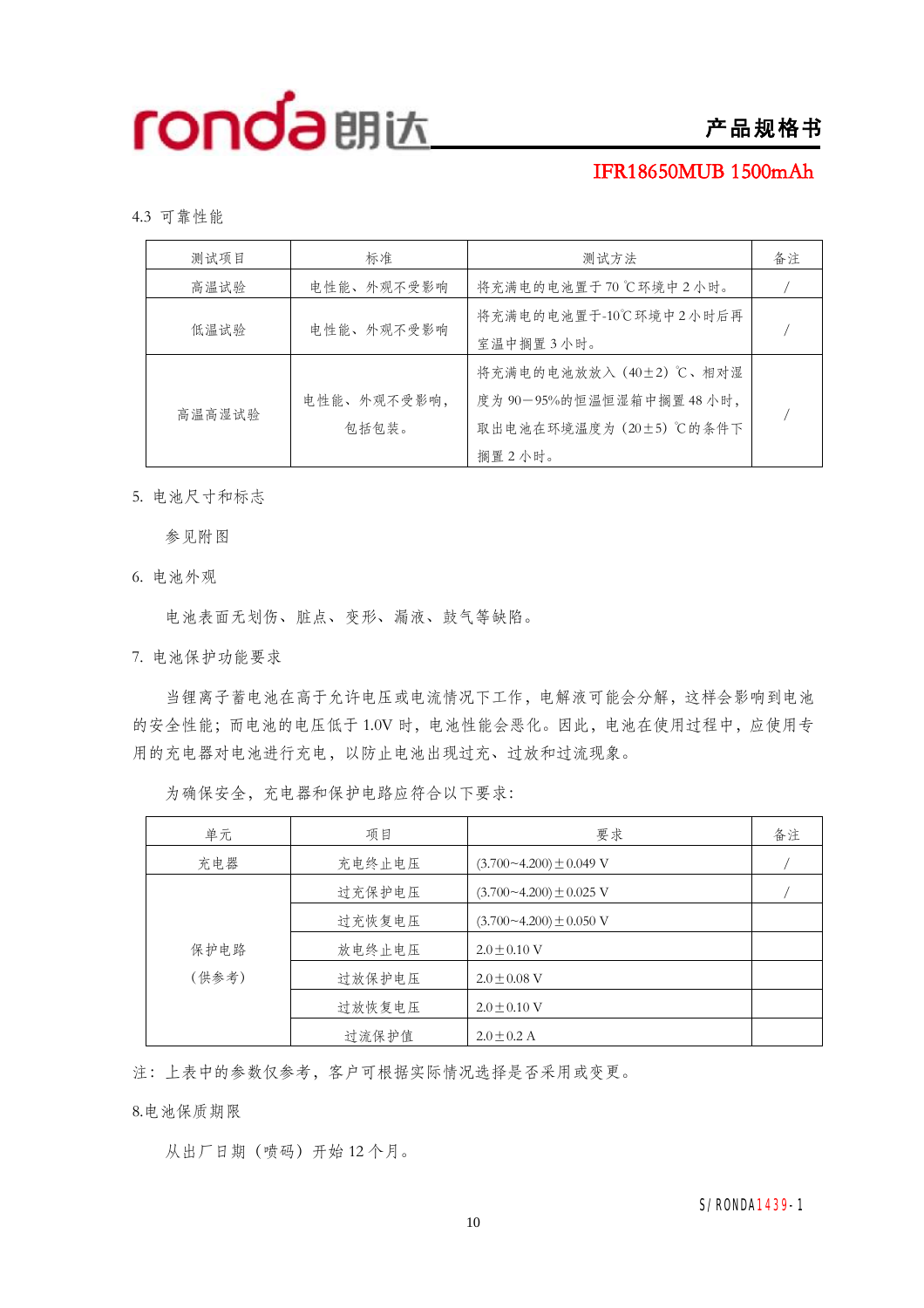

### **产品规格书**

**IFR18650MUB 1500mAh**

9.产品责任

由于误用会引起电池过热,发生火灾或爆炸。因此,请严格遵守本公司规格书和文件后面的 电池使用注释。除按规格书要求操作造成的事故外,本公司对由于误用所造成的任何事故概不负 责。

10.使用注意事项

- )严禁将电池浸入水中,应于阴凉干燥的环境中保存;
- )禁止将电池置于高温热源(如火、加热器等)旁使用或搁置;
- )充电时请选用锂离子电池专用充电器;
- )严禁颠倒正负极使用电池;
- )严禁将电池直接接入电源插座;
- )禁止将电池掷于加热器或火中;
- )禁止用金属直接连接电池正负极短路;
- )禁止将电池与金属,如发卡、金属首饰等一起运输或储存;
- )禁止敲打、投掷或踩踏电池;
- )禁止直接焊接电池和用钉子及其他利器吃穿电池;

)禁止在高温下(如炙热的阳光下或炎热的汽车中)使用或放置电池,以免造成电池过热、 起火或功能失效、寿命缩短。

)禁止在强静电和强磁场条件下使用电池,以免破坏电池安全保护装置,带来不安全隐患;

)如电池泄露,不小心使电液进入眼睛,请不要揉擦,立即用清水冲洗眼睛,并立即求助 医护治疗。

)如电池发出异味、发热、变色、变形或使用、贮存、充电过程中出现任何异常,应立即 从装置或充电器中取出并停止使用。

)电池赃污,适用前应用干布抹净,以免导致接触不良或功能失效;

)废弃电池应用绝缘纸包住电极,以防起火或爆炸。

#### S/RONDA1439-1